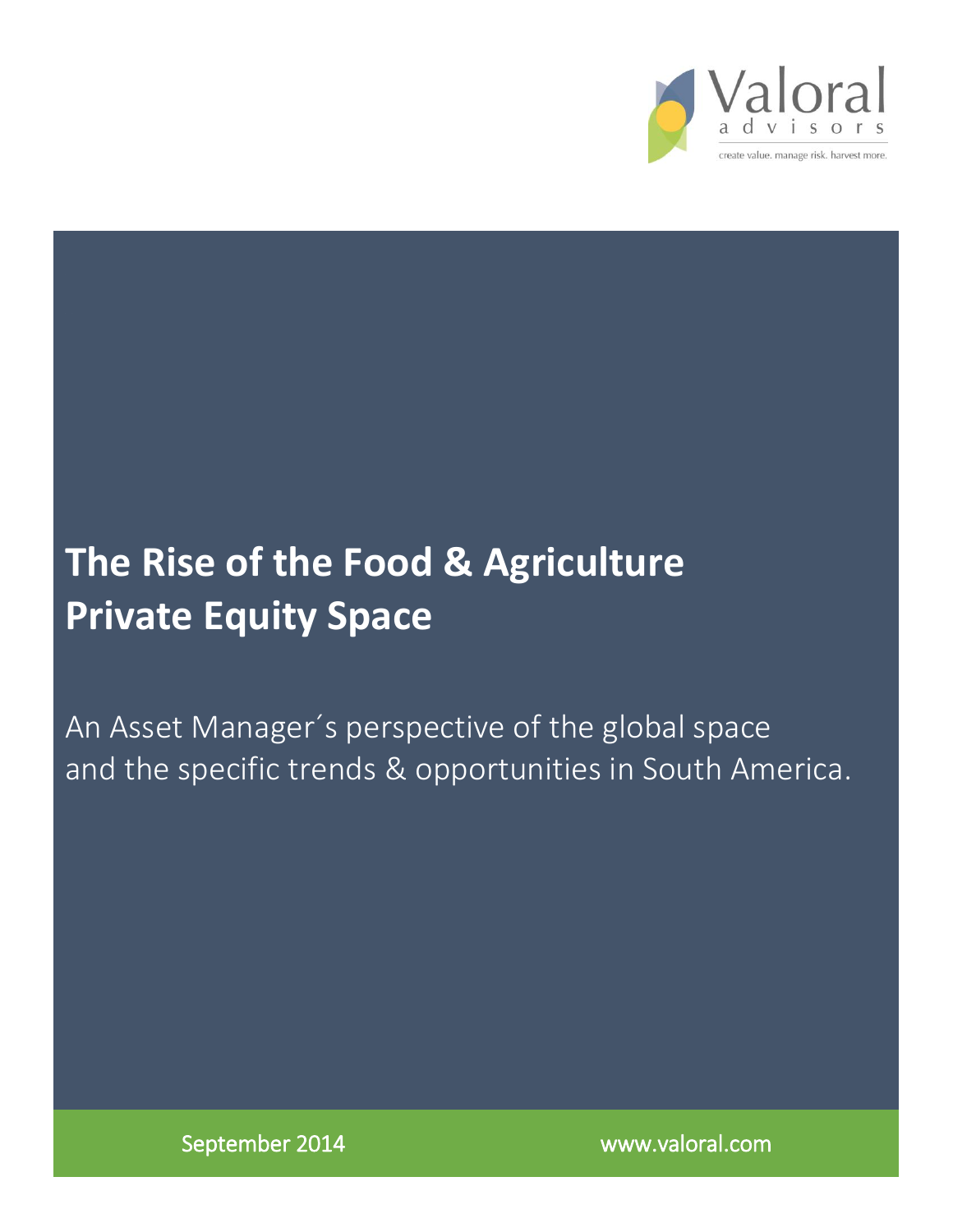# **Executive Summary**

**The study reviews the rise of the global food & agriculture private equity space in the context of increased interest from private and institutional investors around the globe to allocate capital to the growing agriculture asset class and provides an in-depth analysis of the dynamics and outlook of the South American market.** 

# **Global F&A Private Equity: Investing beyond the farm.**

- The agriculture industry is undergoing unprecedented change, driven by demographics, globalization, sustainability pressures, new energy sources, and concerns about food safety and security. These challenges are exacerbated due to a prolonged period of under-investment in the decades before the 2000s.
- The rapid growth along emerging markets in the early 2000s and the sharp increase in food imports that followed were the trigger for the industry to start attracting significant new capital from private and institutional investors in order to meet these complex challenges.
- Indeed, in the last decade, the food & agriculture sector became one of the most pursued broader macroeconomic themes that could offer both potential return enhancement and diversification, together with other sectors such as timber, natural resources, renewable energy and infrastructure.
- Investors are now actively considering agri PE opportunities with the aim of improving risk-adjusted returns and providing a source of diversification. As these investors start to assign separate allocations to the sector, we expect the capital flow to accelerate in the coming years.
- The F&A value chain provides an ever growing pool of investment opportunities. At present, over 230 investment funds are operating in the food and agriculture sector, against 33 in 2005. As of 2014, these funds have around US\$ 44 Billion in AuM.
- The F&A private equity sector, excluding farmland investments, is also gradually taking shape. At present, there are more than 40 PE funds specialized in this sector, with close to US\$ 8 Billion in AuM.
- The global F&A private equity market sector is poised to grow considerably over the coming years as private and institutional investors discover the sector´s attributes and the pool of opportunities lying in the PE space.

# **South America: Fertile conditions for Private Equity investments in food & agriculture**

- South America's rich agricultural resources have allowed it to develop a world-class agricultural industry with a long history of local and foreign investment. Today the region has an enviable position in terms of scale, quality, diversity and competitiveness of its agricultural sector that enables it to feed more of the world in the next decades, driving increases in agricultural exports.
- Yet despite these advantages, South America faces significant challenges if it is to maintain its leadership in the global agricultural industry and compete on a world stage. Among these challenges, the availability and cost of capital, infrastructure limitations along the value chain with diverse realities by country and long-term strategies for sustainable agricultural practices and technology innovation are key.
- In response to these challenges, a broad wave of investments reached the region during the 2000s, with the bulk of the capital targeting farmland investments, but increasingly also targeting private equity opportunities along the value chain.
- Since then, country-specific PE funds and then multi-country PE funds emerged in the sector. Now also international players in the F&A space are targeting the region.
- The fact that there is a large presence of family-run businesses as well as the fact that public markets in the region are still dominated by natural resource companies and banks, create a need and an opportunity for private equity, local and foreign, to fill in the investment gaps.
- Another distinct aspect of the South American food & agriculture PE market is its interconnection with the infrastructure and energy themes, which creates substantial investment opportunities for private equity investors.
- On the other hand, the large potential in the region has also attracted the interest of strategic players including input suppliers and international trading houses – and of the investment arms of Asian and Middle Eastern sovereign wealth funds.
- All these factors point to increasing activity and to the expected entry of new PE players in the near future. As agricultural challenges grow in size & importance, a new wave of investments is required to overcome them. In this context, PE investments will have a larger role to play in the regional food & agribusiness industry.
- PE Funds specialized in the sector can build effective organizations and develop successful investment strategies to position ahead of these trends. Among the key success factors we emphasize the importance of i) building synergies and risk hedges with infrastructure & energy assets, ii) considering a broad regional strategy to include the new ag frontier, iii) developing local resources to enable a proprietary deal flow, iv) opening the deals to strategic co-investors and v) prioritizing organic growth acceleration and consolidation.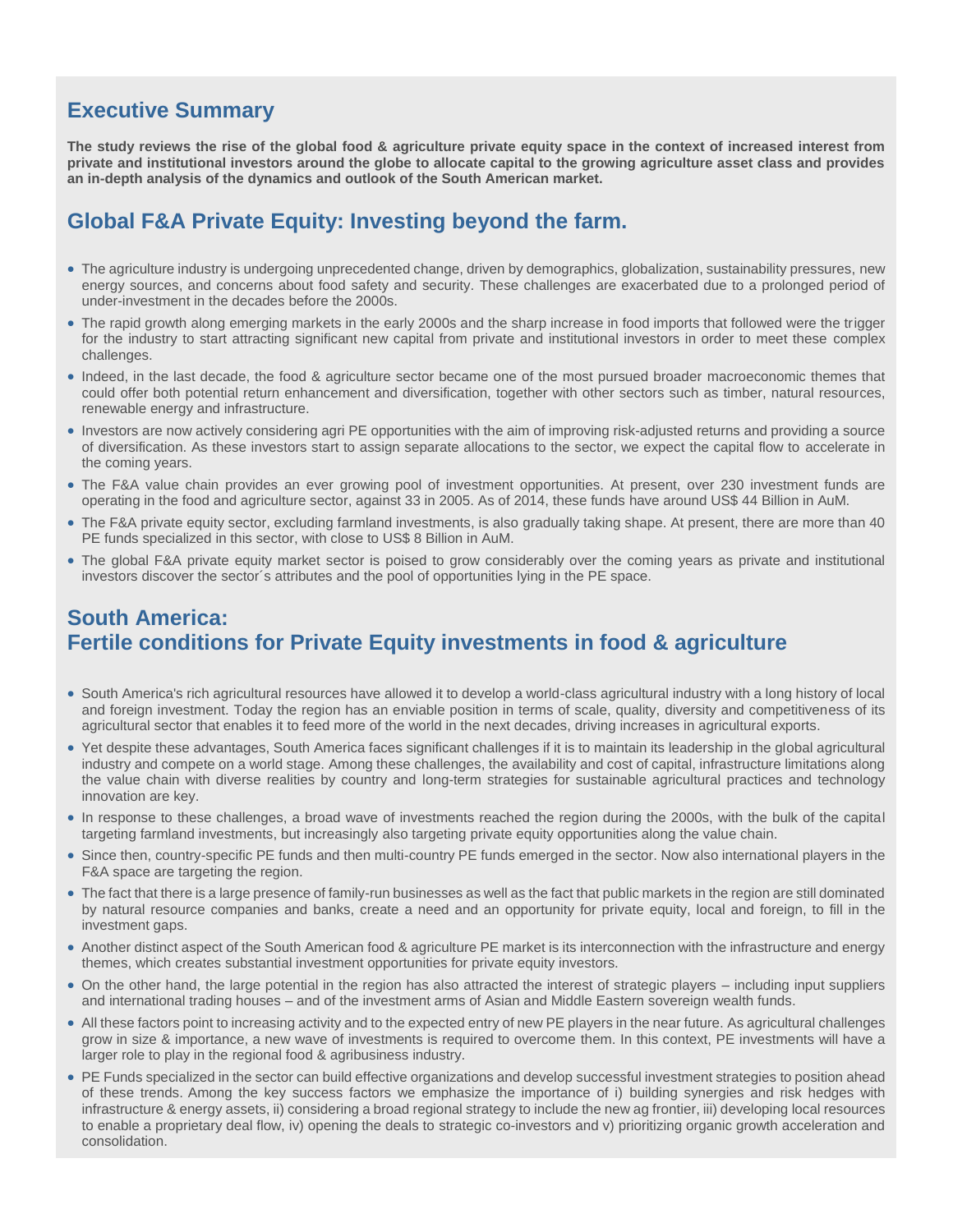# **1. In the last decade, the food & agriculture sector has attracted increasing private & institutional capital.**

#### **Food & agriculture: a growing asset class.**

After a decade of strong fundamentals, with increasing capital inflows and healthy returns across most assets and geographies, the food & agriculture sector has become an asset class in itself, with evergrowing base of investments.

At present, there are over 230 investment funds specialized in the F&A sector, against only 33 back in 2005.

The growth reflects the increased investors' interest in real assets of which natural resources are a relevant theme, and in particular the rising interest in food, land and water.

# **A broad spectrum of opportunities. Chart 2: AuM by investment target**

Investors willing to build or expand their exposure to the agribusiness asset class can choose from a broad range of assets with different breadth of styles.

Farmland and listed equities remain the largest assets with a combined 61% of all AuM.

Private equity funds have been growing steadily as managers chase new sources of returns and lower correlation to traditional investments.

Among other investments, we highlight commodities, trade finance, venture capital and forestry.

#### **Chart 1: Number of F&A funds by asset type**





If commodities and listed equities are excluded, it is easier to observe the relative weight of other major geographical regions.

North America remains the leading target market for investors, but South America and Oceania gain importance. Both regions continue to attract the interest from both private and institutional investors.

Europe, Africa and Asia Pacific are also experiencing growing activity. The asset class is truly global and investors recognize the opportunities beyond their domestic borders.

The increased turmoil in the CIS region has reduced the interest of international investors in this part of the world although the region, notably Russia and Ukraine, have attractive agricultural resources. Source: Valoral Advisors' analysis.

**Growing regional diversification. Chart 3: AuM by main geographical destination excluding equities & commodities**

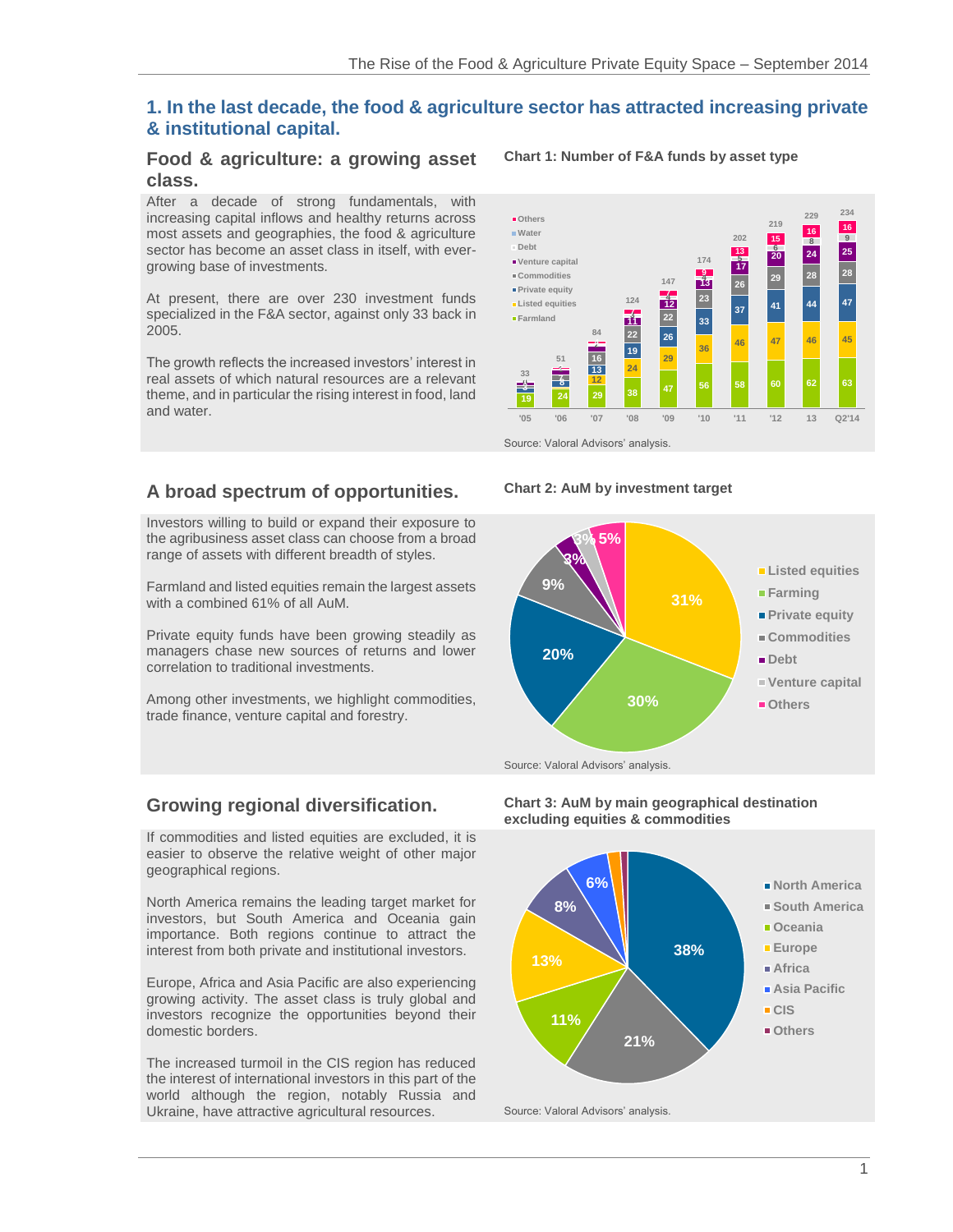#### **2. The F&A value chain, with its multiple activities and sub-sectors, provides a broad spectrum of investment opportunities.**

Figure 1 illustrates some of the main activities along the agribusiness value chain. Indeed, considering different products and activities, it would be possible to count dozens of sub-sectors.

The value chain is generally depicted as integrating three broad value addition steps that go from the farm to the fork: i) production and transformation of primary goods and all the inputs, equipment and services that supply those sectors, ii) food processing and iii) marketing & selling of food products.

Across these segments, we find sectors that act as business enablers, supporting the activities performed along the value chain. These group of "business enabling" activities is becoming more critical and more pursued by investors.





# **3. The food & agriculture private equity space is gradually taking shape.**

Although PE Firms can find investment opportunities all across the value chain, in practice most of them frame their investment space in the following terms:

- **Picks & shovels rather than farmland:** Most PE Firms are shy of investing in tracts of land and instead prefer to focus on the associated inputs, equipment and services to support farmers. Still, there are certain PE Firms invested in farmland and permanent crops.
- **Midstream and downstream:** This is one of the other major areas of investment for agri PE Firms. Some of them look more into the processing side, while others focus on consumer-packaged goods.
- **Ag infrastructure:** PE funds were quick to realize that ag infrastructure is missing or limited across many agricultural regions in emerging markets. Being infrastructure a major theme for the broader PE market, agri PE funds are focusing increasingly on building the infrastructure that will be needed to enable larger production and trade volumes.
- **Clean energies:** In a similar fashion, PE Firms are increasingly looking at biofuel production, with particular interest in integrated projects.
- **Agtech:** While agtech is still the preferred space for Ag VC funds, PE managers are also looking at agtech companies that are in more mature stages. Hot sectors include precision agriculture, big data, agbiotech and bio chemicals.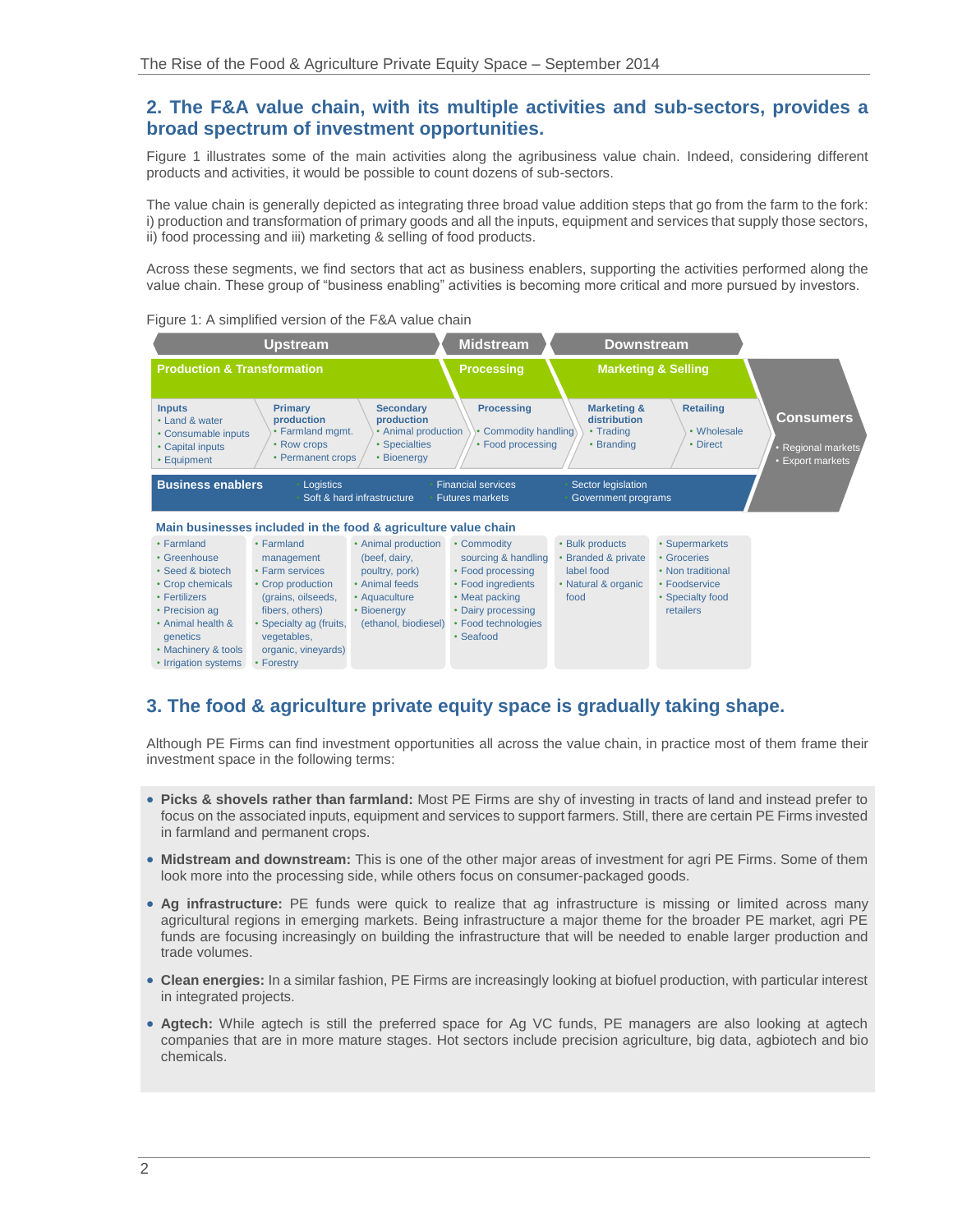

**Figure 2: Private equity opportunities pursued by food & agriculture funds**

Figure 2 shows the main traditional investment sectors for agri PE funds. Different PE funds are targeting different assets and in different development stages, however the picks & shovels, downstream and infrastructure are the most pursued themes.

For the purpose of this document, farmland, permanent crops and forestry are excluded from the scope of F&A PE funds.

# **4. While allocations to F&A Private Equity start from a low basis…**

In the past, PE investors mostly focused on traditional private equity strategies with little interest in alternative sectors, including agriculture.

Over the last years, however, PE investors have increased their interest in hard asset strategies, with the focus predominantly on infrastructure, real estate and energy strategies.

Investors are pursuing these assets to provide an inflation hedge and portfolio diversification. These assets are typically mature businesses, which have the potential to provide recurrent income and hedge against sovereign defaults, against currency depreciation and against inflation.

As investors become more aware of the attributes of F&A assets, they are starting to create specific allocations to the sector, with interest in both developed and emerging markets.

Until the sector emerges as a relevant PE theme, the drawback for investors is that there is a limited number of funds available with experienced management teams and deep track records.

**Chart 4: Selected results from Grant Thornton global private equity report 2013/14**

In which sectors do you expect PE firms to be most active over the coming 12 months?



Source: Grant Thornton - based on a survey to 156 top executives from private equity firms around the world.

The sector has a role to play, by building the bridge between the farm and the investment community and by developing suitable investment vehicles that can provide the value expected by investors.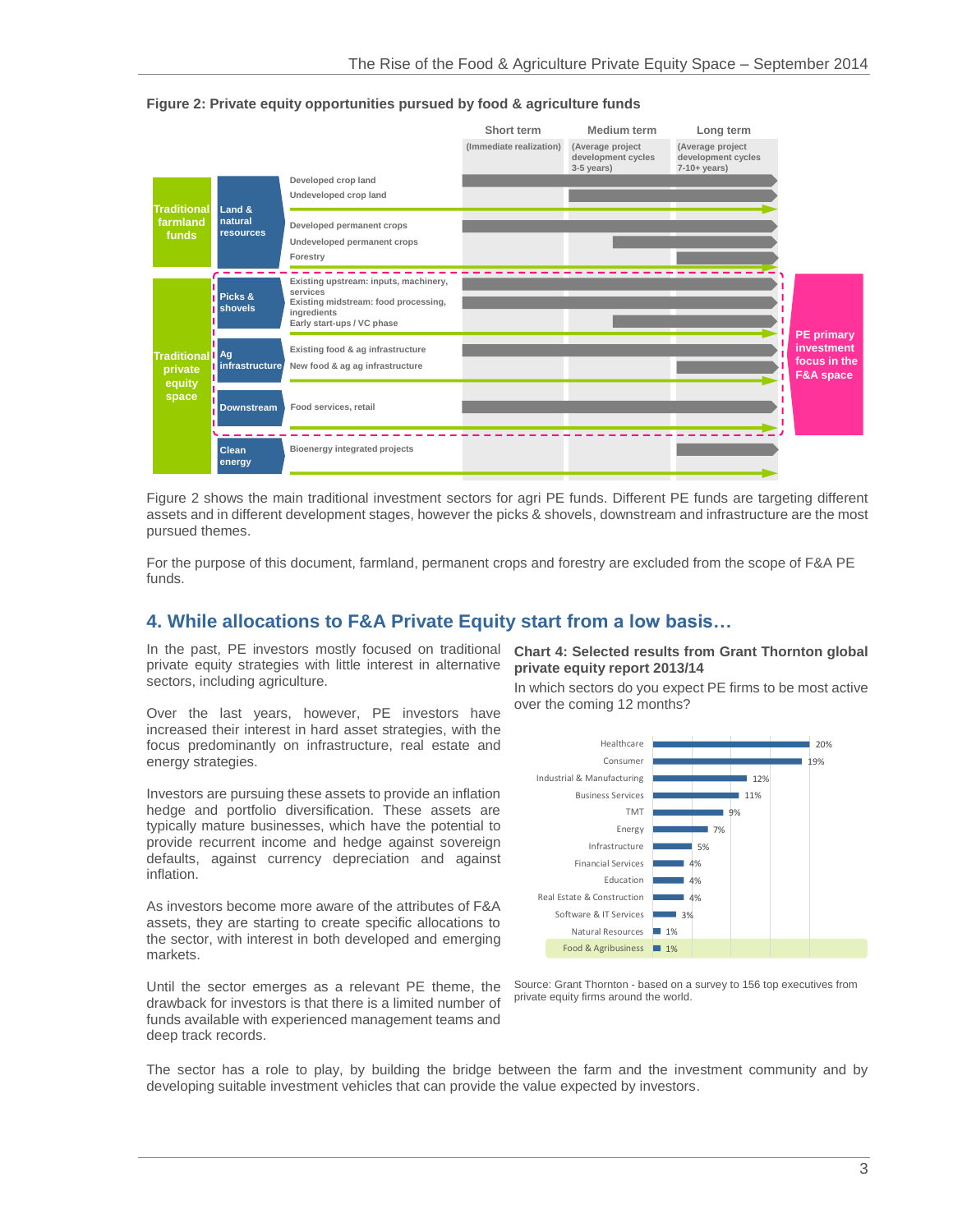# **5. The F&A private equity sector is poised to grow considerably in the coming years.**

There are several factors that contribute to the increased interest in the F&A private equity investing, as summarized in figure 3.

#### **Figure 3: Drivers for increased F&A Private Equity investments**



# **6. Indeed, food & agriculture PE investments are already extending globally…**

The chart below illustrates the asset allocation mix by geographical destination for all the funds analyzed.

While the size of F&A PE investments in the U.S. is very relevant, the overall PE weight in the total investments is limited due to the weight of farmland, listed equities and to a lesser extent, the ag commodities.

In South America, farmland is the driving sector and other assets such as forestry and trade finance are also growing. However, we expect PE to continue growing.

Finally, Africa, Europe and Asia Pacific concentrate agribusiness investments mostly oriented towards the associated inputs, services, and infrastructure through private equity vehicles, hence its large weight in the total allocation.

#### **Chart 5: Investment funds active in the global agribusiness by type of asset** (% of total AUM by region)

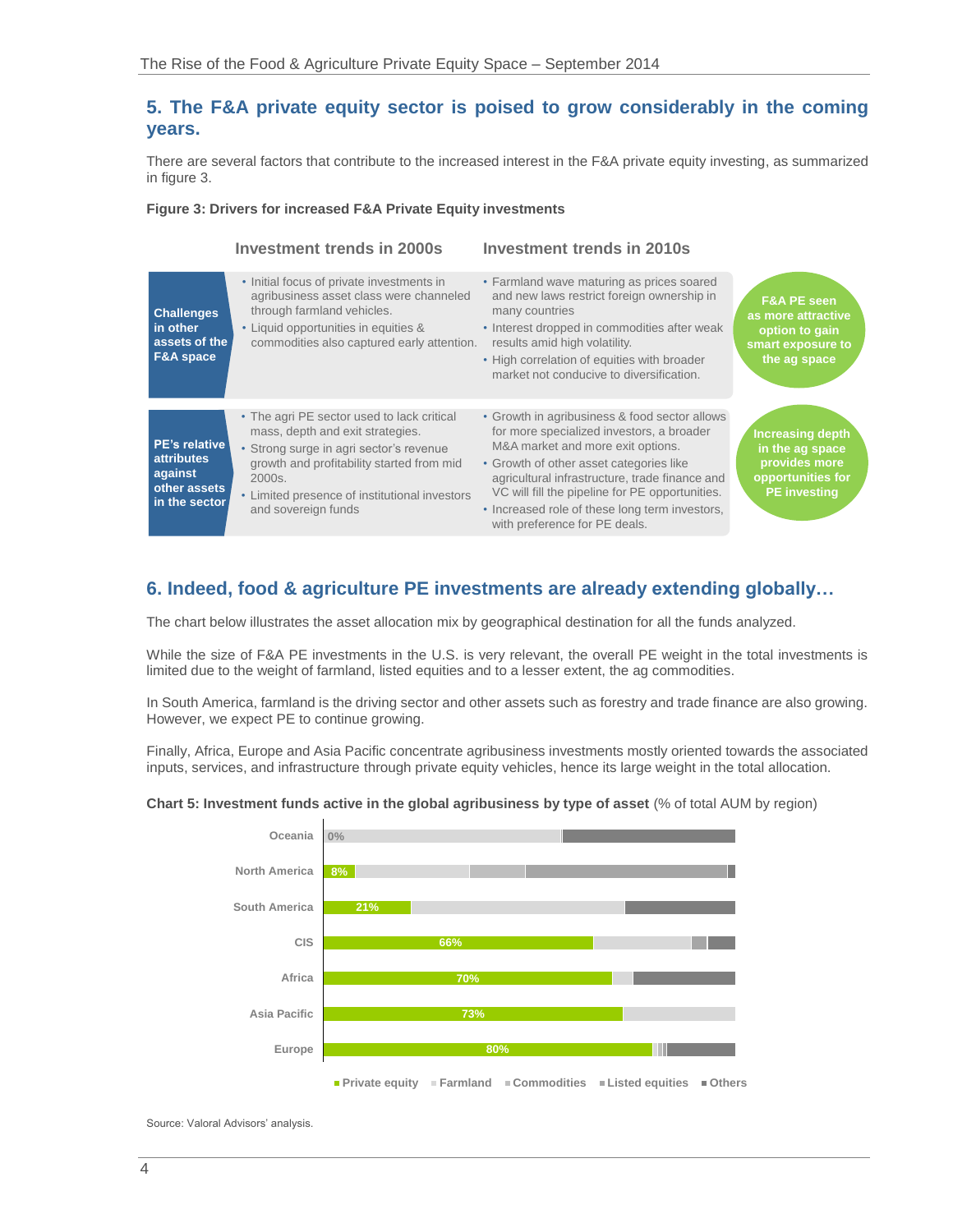# **7. As PE Firms launch investment funds in the major regional markets.**

At present there are more than 40 PE funds specialized in the food & agriculture sector, with capital in excess of US\$ 8 Billion.



#### **Map 1: Relevant food & agriculture PE Firms by region**

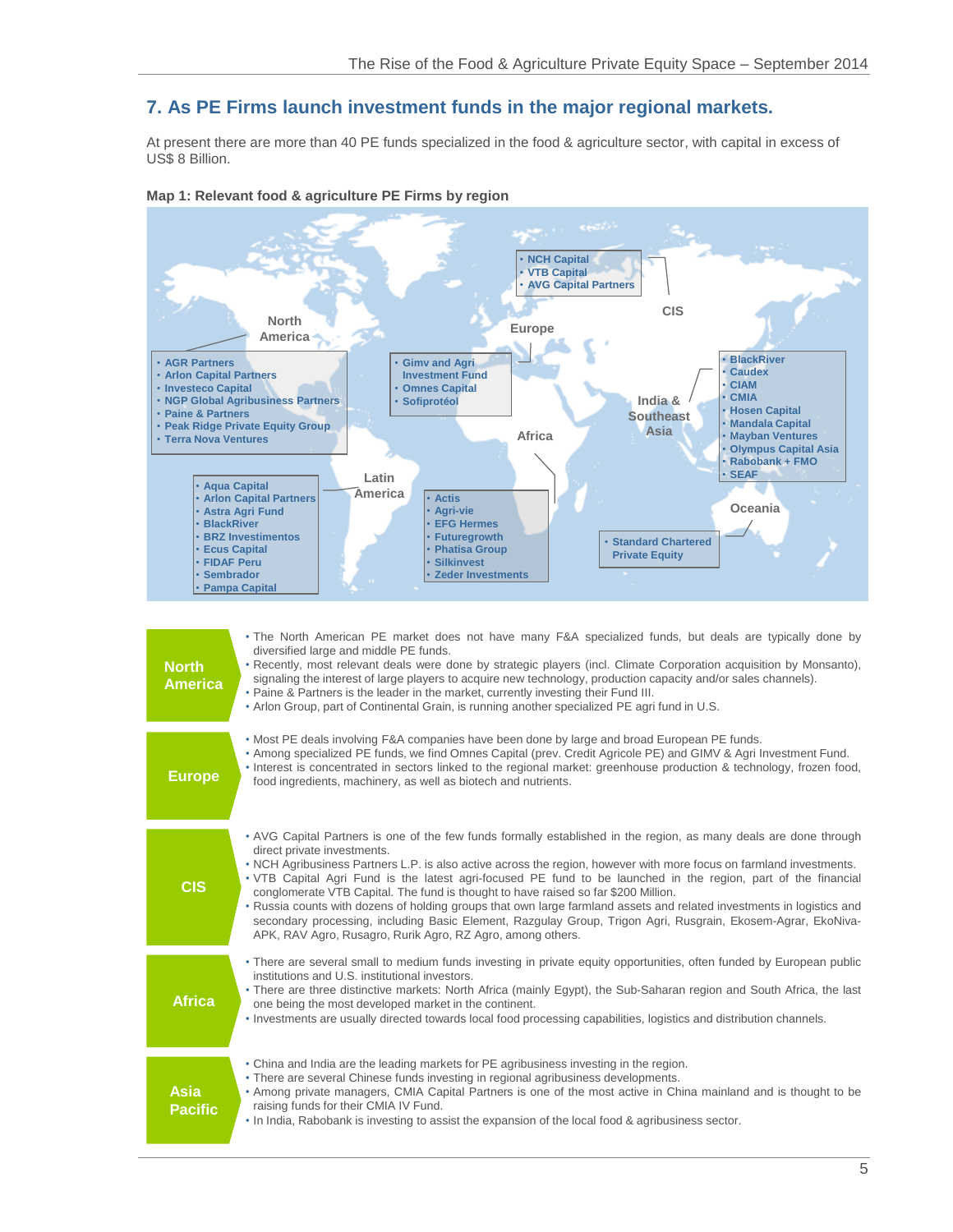# **Regional spotlight: South America**

# **8. The food & agriculture institutional PE space in Latin America is relatively young…**

Although the sector has a history of local and foreign investment, until the early 2000s the sector was generally undercapitalized, with capital sources limited to local families and strategic players, both local and international.

Even though the initial wave of PE investments in the region took place during the 1990s, generalist funds dominated the regional PE market and the F&A sector was somehow below the radar, at a time when ag commodities had relatively low prices and the sharp increase in food demand by emerging markets was yet to materialize.

Since the early 2000s, the global investment community realized that demand for agricultural commodities from emerging markets would soar, prompting asset managers to launch new PE investment strategies focused on the sector.

After the 08/09 financial crisis, investors' shift to emerging markets and real assets collaborated to create a new investment wave into the sector. As we transit 2014, it is evident that the F&A PE space continues to evolve very quickly.

Figure 4 shows a timeline of the F&A private equity sector in Latin America, including a description of some structural issues affecting the regional economy throughout this period.



#### **Figure 4: A timeline of F&A private equity in South America**

Source: Valoral Advisors' analysis.

#### **9. However, it is already a relevant sector for PE investors.**

Even if it is still rather small compared to other traditional PE segments, the South American F&A private equity market has evolved considerably in recent years, with an ever-increasing number of funds focusing on the regional market: Brazil remains the key focus area, but the Andean region is increasing in prominence and the Southern Cone mantains its long term attractiveness.

Indeed, according to the Coller Capital and LAVCA 2013 Latin American Private Equity Survey, agriculture and agribusiness is one of the top 10 sectors for PE investment over the next 3 years according to LPs views. In particular, close to 40% of international LPs were considering investments in the sector, against around 25% among Latin American LPs.

This is probably one of the most prominent characteristics of the future of the F&A PE market in South America: Global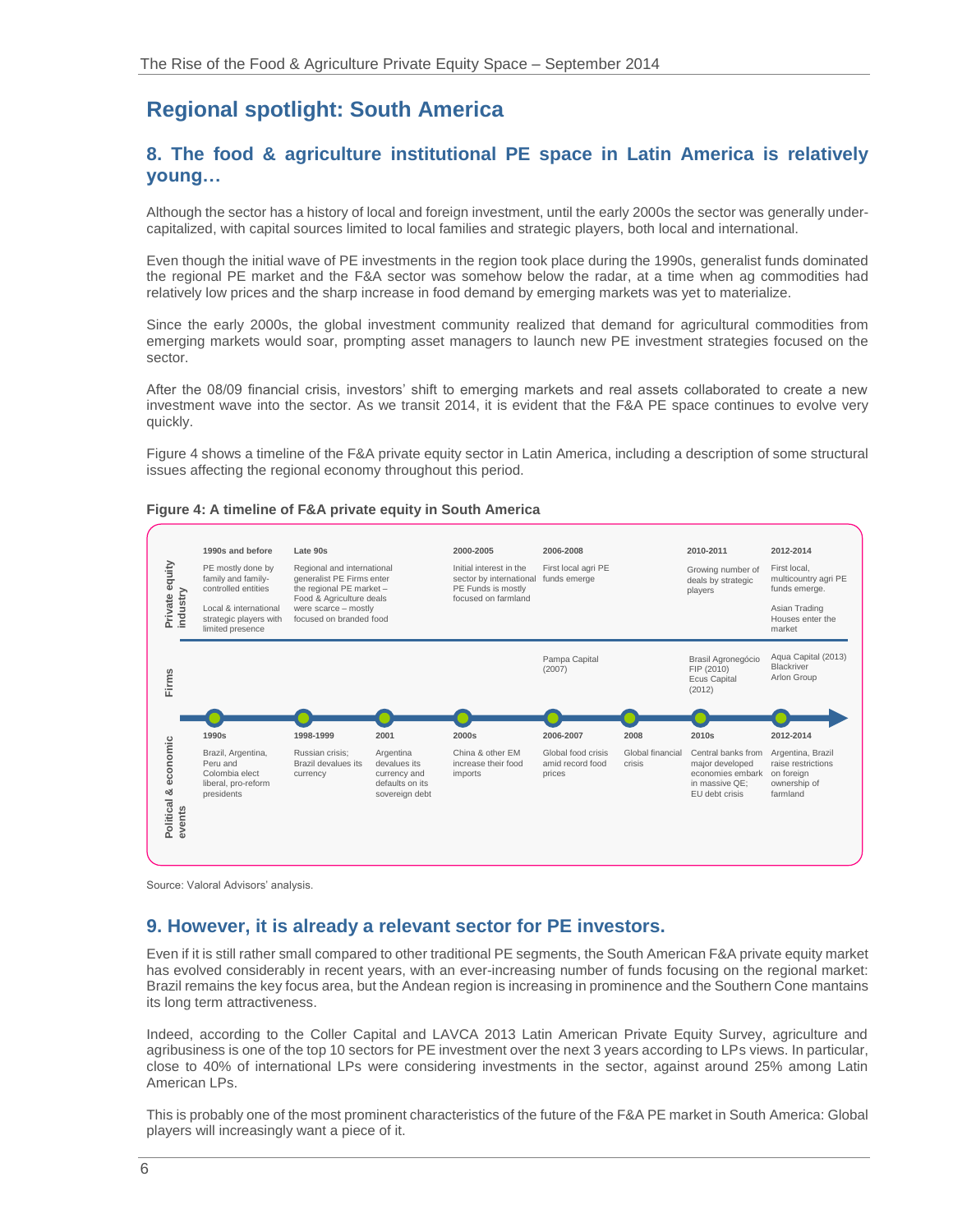• Fund raising • \$400 Million • Focus on Brazil

target

target

• Astra Agro Fund • Open since • Fund raising • \$500 Million • Brazil • Broad

• N/A • N/A • N/A • N/A • Brazil • N/A

and greater Andean region • Broad focus across the value chain

agribusiness value

chain

production

### **10. Several PE Firms are already investing capital in the regional F&A market.**

The table below provides basic information about the most relevant asset managers focused on the regional food & agriculture PE space. The table includes Firms that either are currently raising funds, investing or have already invested across South America.

This information is not exhaustive but it rather intends to provide a broad overview of the main players and their relevant developments across the regional market:

| General<br><b>Partner</b>    | <b>Co-sponsors Fund</b><br>and advisors                                |                                                         | <b>Closing</b><br>date | <b>Stage</b> | Size (SM)                               | <b>Regional</b><br>target          | <b>Sector</b><br>focus                     |
|------------------------------|------------------------------------------------------------------------|---------------------------------------------------------|------------------------|--------------|-----------------------------------------|------------------------------------|--------------------------------------------|
| • Pampa Capital              | • None.                                                                | • Pampa<br>Agribusiness Fund<br>LP                      | $\cdot$ 2007           | • Invested   | • \$365 Million                         | • Argentina, Brazil • Production & | and Southern cone transformation           |
| $\cdot$ BRZ<br>Investimentos | • GP Investimentos •<br>& Banco do Brasil                              | Brasil Agronegócio • 2010<br><b>FIP</b>                 |                        | • Investing  | $\cdot$ ~ \$ 350 Million $\cdot$ Brazil |                                    | • Broad agribusiness<br>value chain        |
| • Ecus Capital               | • In association with • Ecus Agri-Food<br><b>AXA Private</b><br>Equity |                                                         | $\cdot$ 2012           | • Investing  | $\cdot$ ~ \$30 Million $\cdot$ Chile    |                                    | • Broad focus<br>across the value<br>chain |
| • Aqua Capital               | • None.                                                                | • Aqua Capital                                          | $\cdot$ 2013           | • Investing  | • \$173 Million                         | • Brazil, Andean,<br>Southern cone | Broad focus<br>across the value<br>chain   |
| • Black River<br>(Cargill)   | • None                                                                 | • Latam Special<br>Situation<br><b>Opportunity Fund</b> | $\cdot$ 2013           | • Investing  | $\cdot$ \$ 264 Million                  | • Latam                            | • Businesses linked<br>to crop production  |

• Open

#### **Table 1: PE Firms specialized in F&A that are present across South America.**

region • Agro desarrollo • Oct' 2009 • Invested • ~ \$40 Million • Chile • • Fruit plantations • Crecimiento Agricola (FICA) • Harvesting •  $\sim$  \$ 20 Million • Chile target  $\cdot$  ~ \$ 40 Million  $\cdot$  Chile • • Fruit plantations • Dec' 2005 • Harvesting

• Sembrador • None • Victus • Open • Fund raising • \$ 100 Million • Chile & Andean • Mainly primary

2011

• Open

Source: Valoral Advisors based on news, company websites and industry reports.

• Arlon Latin America Partners

L.P.

• Arlon Private Equity

• Co-sponsors Continental grain and Rabobank

• Unknown

• Unknown

• None

• Astra Investimentos

• Gama Investimentos

Besides the specialized PE funds, there are other large PE firms that are actively investing in the region with a broader industry scope. Some of these firms have invested in selected F&A deals, although it has not been so far a major target sector.

In general, most of these PE funds follow the traditional PE terms in respect to lifetime and compensation. F&A PE funds target gross IRR of between 20% to 30%, with a planned lifetime of 10 years. They will usually charge a management fee plus a performance fee that is dependent on the fund achieving a certain hurdle rate.

As the broader PE market evolves, F&A PE funds are increasingly willing to bring co-investors to the deals and to provide mezzanine structures to both investors and companies. A hybrid of straight equity and convertible debt offered to portfolio companies can improve liquidity and reduce risk to the Fund, and consequently, to the investors.

The prospects for a more dynamic secondaries market in the F&A PE segment is also a positive development to provide more liquidity to investors.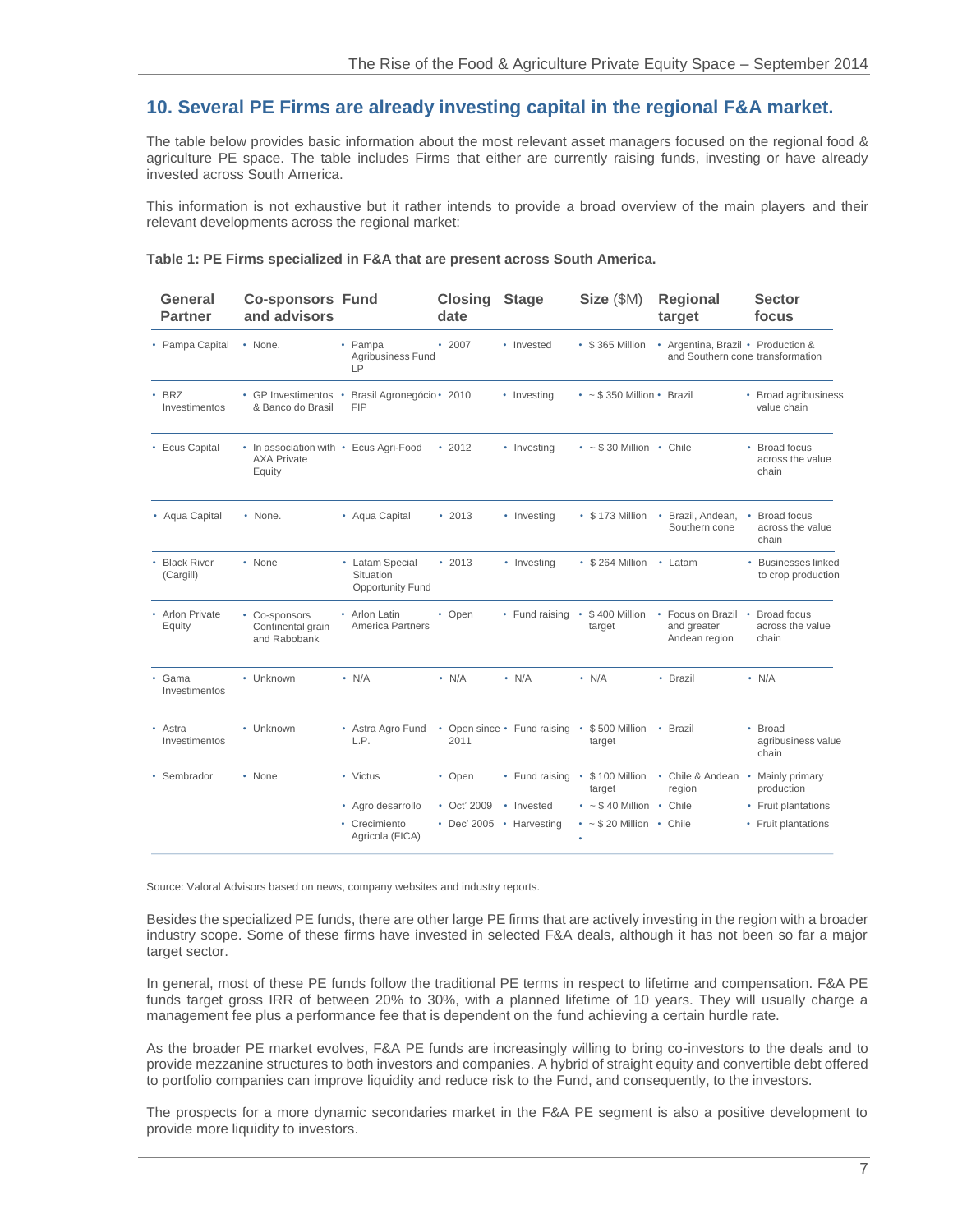# **11. It is not only the PE Firms that are active, also strategic players and large institutional investors are pursuing opportunities in the regional market.**

As the South American food & agriculture market continues to evolve, new investment players arrive. Among them, we identify three main investor types, each of them attracted by different factors, as described in figure 5.

|                                                                                                                                                                                                                                                                                                                                                                                                                                                                                                                                                                        | <b>Private Equity Funds</b>                                                                                                                                    |                                                                                                                                                         | <b>Strategic players</b>                                                                                                                                           | Sovereign                                                                                                        |                                                                                                                                                                                                                                                                                                                                    |
|------------------------------------------------------------------------------------------------------------------------------------------------------------------------------------------------------------------------------------------------------------------------------------------------------------------------------------------------------------------------------------------------------------------------------------------------------------------------------------------------------------------------------------------------------------------------|----------------------------------------------------------------------------------------------------------------------------------------------------------------|---------------------------------------------------------------------------------------------------------------------------------------------------------|--------------------------------------------------------------------------------------------------------------------------------------------------------------------|------------------------------------------------------------------------------------------------------------------|------------------------------------------------------------------------------------------------------------------------------------------------------------------------------------------------------------------------------------------------------------------------------------------------------------------------------------|
|                                                                                                                                                                                                                                                                                                                                                                                                                                                                                                                                                                        | General                                                                                                                                                        | <b>Specialized</b>                                                                                                                                      | Independent                                                                                                                                                        | State owned or with<br>state support                                                                             | wealth<br>funds                                                                                                                                                                                                                                                                                                                    |
| <b>International</b><br>investors                                                                                                                                                                                                                                                                                                                                                                                                                                                                                                                                      | World-class PE firms<br>with large AuM<br>deployed through a<br>large number of<br>general & regional<br>funds<br>E.g. Blackstone, KKR,<br>Carlyle Group, etc. | PE firms concentrated<br>on the food &<br>agriculture sector and<br>with global ambitions<br>E.g. Paine & Partners,<br>Arlon Group,<br>Blackriver, etc. | Large multinational<br>companies eager to<br>establish regional<br>presence or gain<br>market share.<br>E.g. Bayer,<br>Syngenta, Monsanto,<br>Bunge, Cargill, etc. | • Food Cos. and trading<br>houses with links to<br>national governments<br>· E.g. COFCO, Olam,<br>Salic, etc.    | Sovereign funds and<br>investment arms of<br>countries that pursue<br>investments to mitigate<br>the risk of food supply<br>and as diversification in<br>real assets.<br>• E.g. Temasek and<br>several Middle Eastern<br>SIFs.                                                                                                     |
| <b>Regional</b><br>& local<br>investors                                                                                                                                                                                                                                                                                                                                                                                                                                                                                                                                | <b>Regional PE funds</b><br>with ties to local<br>markets.<br>E.g. Southern Cross,<br>Pátria Investimentos,<br>etc.                                            | PE firms created to<br>target local or regional<br>opportunities in a<br>defined geography.<br>E.g. Pampa Capital,<br>Aqua Capital,<br>Sembrador, etc.  | Local and regional<br>players that pursue a<br>regional growth<br>strategy.<br>$\cdot$ E.g. JBS                                                                    | • Not relevant at the<br>moment in South<br>America.                                                             | Not relevant at the<br>moment in South<br>America.                                                                                                                                                                                                                                                                                 |
| Source: Valoral Advisors' analysis.                                                                                                                                                                                                                                                                                                                                                                                                                                                                                                                                    |                                                                                                                                                                |                                                                                                                                                         |                                                                                                                                                                    |                                                                                                                  |                                                                                                                                                                                                                                                                                                                                    |
| • The general PE Funds have long disregarded the regional F&A sector for a variety of reasons. We expect that as<br>a new wave of fundraising takes place in the next few years, many of these funds will target the food sector due to<br>all the considerations explained in the previous sections. Still, we consider that PE Funds that have a mandate to<br>invest strictly in the sector can gain certain advantages against the broader PE Funds.<br>• Strategic players have recently become a serious competition to PE Firms but they also represent the mos |                                                                                                                                                                |                                                                                                                                                         |                                                                                                                                                                    |                                                                                                                  |                                                                                                                                                                                                                                                                                                                                    |
| common exit option for these Firms. Among them, we see two major groups:                                                                                                                                                                                                                                                                                                                                                                                                                                                                                               |                                                                                                                                                                |                                                                                                                                                         |                                                                                                                                                                    |                                                                                                                  |                                                                                                                                                                                                                                                                                                                                    |
| Independent players: Private companies, local and multinational ones, have become more active in recen<br>years as they have accumulated cash and are willing to acquire assets in existing and new markets to increase<br>penetration and revenues and to improve product portfolio and technology pipeline. In other cases, deals are<br>defensive moves to restrict more players from entering their natural markets.                                                                                                                                               |                                                                                                                                                                |                                                                                                                                                         |                                                                                                                                                                    |                                                                                                                  |                                                                                                                                                                                                                                                                                                                                    |
|                                                                                                                                                                                                                                                                                                                                                                                                                                                                                                                                                                        | production and/or trading platform.                                                                                                                            |                                                                                                                                                         |                                                                                                                                                                    |                                                                                                                  | State owned or with state support: Private companies in which national states have certain ownership and<br>certain decision-making are proliferating across Asia and Middle East. These companies have been actively<br>chasing assets around the globe and many of them have South America as a strategic region to build a food |
| • Sovereign wealth funds are also increasingly targeting the regional food & agriculture sector, a move that reflects<br>their concerns on food security but also the recognition that the sector provides attractive returns and inflation<br>protected assets. Their investment focus has also expanded from farmland to include assets across the entire value<br>chain, with particular emphasis on infrastructure & food processing.                                                                                                                              |                                                                                                                                                                |                                                                                                                                                         |                                                                                                                                                                    |                                                                                                                  |                                                                                                                                                                                                                                                                                                                                    |
|                                                                                                                                                                                                                                                                                                                                                                                                                                                                                                                                                                        |                                                                                                                                                                |                                                                                                                                                         |                                                                                                                                                                    | is progressively targeting project finance and the private equity space, albeit in usually small deals.          | Another trend rapidly emerging in the region is the growing role of shadow banking as a financing source to companies<br>along the F&A value chain. Originally focused on short-term trade finance solutions, some of this commercial lending                                                                                      |
|                                                                                                                                                                                                                                                                                                                                                                                                                                                                                                                                                                        |                                                                                                                                                                |                                                                                                                                                         |                                                                                                                                                                    | however we highlight the increasing interest in the asset management industry to allocate capital to the sector. | We do not expect this source of capital to be a major competitor to PE Firms, especially for the larger transactions                                                                                                                                                                                                               |
| players.                                                                                                                                                                                                                                                                                                                                                                                                                                                                                                                                                               |                                                                                                                                                                |                                                                                                                                                         |                                                                                                                                                                    |                                                                                                                  | This increasingly crowded market is a challenge for new F&A PE Funds, however we believe that there is room for<br>everybody to invest and we consider that F&A PE Funds can build a strategy to compete effectively against these new                                                                                             |

| Figure 5: Investors' segments in the South American F&A private equity market |  |  |  |
|-------------------------------------------------------------------------------|--|--|--|
|                                                                               |  |  |  |
|                                                                               |  |  |  |
|                                                                               |  |  |  |

- **The general PE Funds** have long disregarded the regional F&A sector for a variety of reasons. We expect that as a new wave of fundraising takes place in the next few years, many of these funds will target the food sector due to all the considerations explained in the previous sections. Still, we consider that PE Funds that have a mandate to invest strictly in the sector can gain certain advantages against the broader PE Funds.
- **Strategic players** have recently become a serious competition to PE Firms but they also represent the most common exit option for these Firms. Among them, we see two major groups:
	- **– Independent players:** Private companies, local and multinational ones, have become more active in recent years as they have accumulated cash and are willing to acquire assets in existing and new markets to increase penetration and revenues and to improve product portfolio and technology pipeline. In other cases, deals are defensive moves to restrict more players from entering their natural markets.
	- **– State owned or with state support:** Private companies in which national states have certain ownership and certain decision-making are proliferating across Asia and Middle East. These companies have been actively chasing assets around the globe and many of them have South America as a strategic region to build a food production and/or trading platform.
- **Sovereign wealth funds** are also increasingly targeting the regional food & agriculture sector, a move that reflects their concerns on food security but also the recognition that the sector provides attractive returns and inflationprotected assets. Their investment focus has also expanded from farmland to include assets across the entire value chain, with particular emphasis on infrastructure & food processing.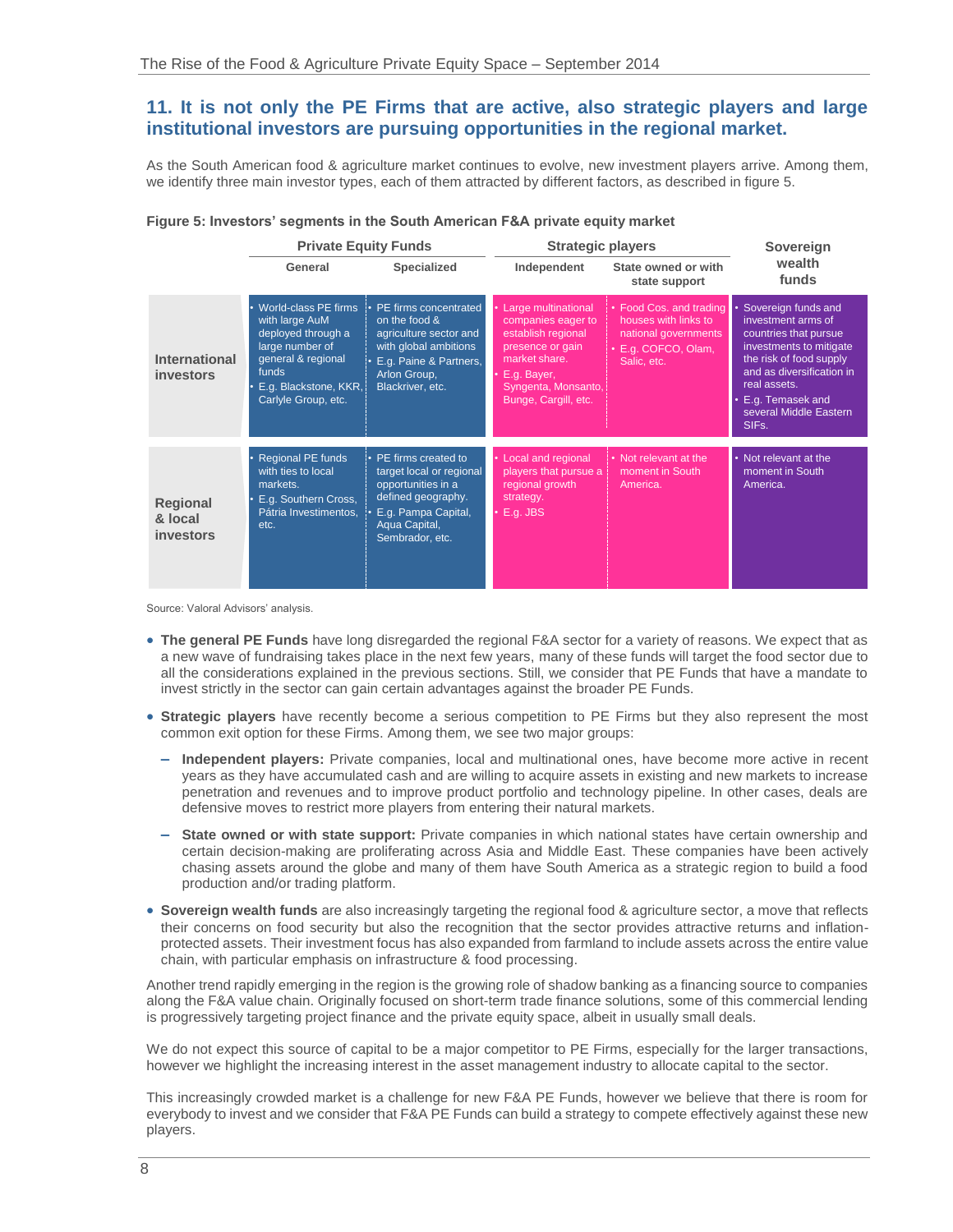#### **12. In South America, the agriculture, infrastructure and energy sectors link up to provide an attractive source of PE opportunities.**

is its interconnection with the infrastructure and energy themes, which creates substantial investment interconnected opportunities for private equity investors.

A distinctive aspect of the South American F&A PE market **Figure 6: Interlinking resources:** How food & agriculture, infrastructure and energy are increasingly

Moreover, the expansion of the agricultural frontier and the effects of climate change will intensify the interdependencies between these sectors.

#### **Infrastructure catch-up**

The region combines vast agricultural resources that extend across thousands of kilometers. In many cases, the local roads, grain storage, and conditioning infrastructure are missing or are very limited.

Infrastructure bottlenecks become evident in most regional transportation ways, either railways, river ways or highways. The export facilities, as well, have limitations in many cases.



The lack of adequate infrastructure is amplified by the growth in production and trading volumes and by the expansion of the agricultural frontiers, which takes place in the more remote areas where infrastructure is completely missing.

#### **Biofuels for the future**

Record energy prices during the years before the '08/'09 global financial crisis convinced local governments and businesses that biofuels could bring an attractive alternative use for the growing volumes of soybean, sugar cane and palm oil produced across the region.

The competitive advantage in the production of key crops that serve as input for bioenergies quickly created a large bioenergy sector, especially in Brazil and Argentina but also in other markets such as Colombia. In most cases, the increased biofuel production was a result of local policies that established mandated blends, but it was also driven by increasing demand elsewhere and especially in Europe.

At present, Brazil and Argentina have relevant production infrastructure for biodiesel and ethanol. The challenge for most of the local operators is to manage the economics of the biofuel business amid volatile global energy and ag commodities markets and changing policies and intervention in local energy prices.

Despite this uncertainty, we expect biofuels' impact on the future demand of agricultural crops to grow, as governments continue to support mandated consumption levels, and high oil prices help to keep production economically viable.

#### **Hedging risks, capturing synergies**

The lack of infrastructure in the region and the challenges of managing biofuels can be considered as risks to F&A private equity investments across the region. However, those PE players who can build an integrated approach to agriculture, infrastructure and energy investments and who can develop synergies across their portfolio companies may gain a strategic advantage against pure F&A PE Firms. There are four major areas where PE Firms can act:

- Gain more control over critical feedstock supply (i.e. own crop production for biofuel plants)
- Unlock efficiencies along the value chain (production localization, transportation systems, value added processes, distribution networks)
- Adapting production portfolio and production systems
- Investing in breakthrough and incremental innovations in crop production, transportation and logistics, food processing and/or conversion to bioenergy.

In perspective, PE Firms ultimately need to innovate with new business models. These actions can result in lower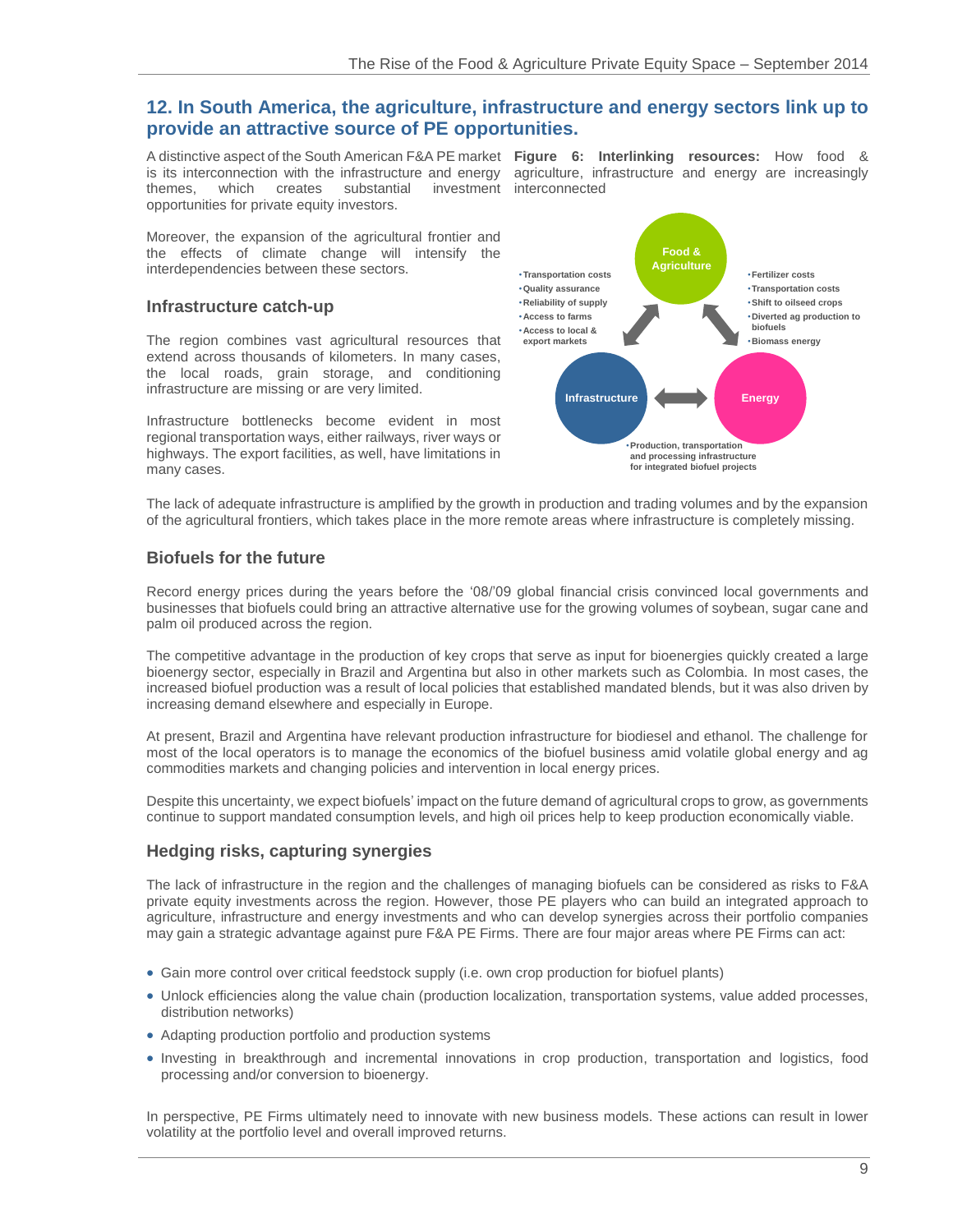# **13. PE Funds can pursue several investment themes & diversify across the region.**

Opportunities for growth and innovation can be found across all activities of the value chain and more so in production. From a PE's perspective, there are four broad investment themes that encompass the best opportunities available in the South American food & agriculture market:

| Investment<br>themes                                                                 | <b>Key sectors</b>                                                                                                                                 | <b>Rationale</b>                                                                                                                                                                                                                                                                                                                                                                                                      |
|--------------------------------------------------------------------------------------|----------------------------------------------------------------------------------------------------------------------------------------------------|-----------------------------------------------------------------------------------------------------------------------------------------------------------------------------------------------------------------------------------------------------------------------------------------------------------------------------------------------------------------------------------------------------------------------|
| <b>Sustainable</b><br>development &<br>management of<br>natural<br><b>resources</b>  | • Land conversion & marginal land<br>development<br>• Water management for irrigation &<br>drainage<br>Biomass & biofuels<br>$\bullet$             | • Farmland investments will also require on-farm infrastructure &<br>equipment to convert & optimize lands.<br>• Growth of regional economies & specialty food will demand local<br>processing capabilities.<br>• Biofuels & waste management are poised to continue growing.                                                                                                                                         |
| <b>Productivity</b><br><b>improvements</b><br>through<br>technological<br>innovation | • Plant genomics<br>Bio fertilizers, bio pesticides<br>$\bullet$<br>Animal health<br>• Irrigation technology<br>• Precision agriculture & big data | • There is a large yield gap across the region for crops and animal<br>production, which farmers can reduce by incorporating technology.<br>• Growing trend for development of tailored technologies to the<br>specific soil and weather conditions across the region.<br>• Large production extensions are suitable for the development and<br>application of new technologies, especially if they can reduce costs. |
| <b>Value addition</b><br>in production &<br>distribution                             | • Animal feed<br>• Food traceability & quality assurance<br>• Processed food, healthy food<br>• Food ingredients<br>• Food service                 | • As food supply chain goes global, Asian Cos. will increasingly look<br>to secure food production & ingredients in most competitive regions.<br>• Global beef, poultry & pork demand will drive more grain conversion<br>into proteins – for local and export markets.<br>• Strict traceability & quality assurance will become a norm.                                                                              |
| <b>Development</b><br>& expansion<br>of business<br>enablers                         | • Local storage<br>• Transportation infrastructure including<br>roads, railways and river ways<br>Trading platforms<br>Financing<br>$\bullet$      | • Broad opportunities to develop infrastructure associated to large-<br>scale farming and commercial plantations to enable market access.<br>• Large infrastructure developments used alternatively for agriculture<br>and other natural resources.<br>Soft infrastructure opportunities across trading and financing<br>$\bullet$<br>activities, especially in less developed markets, regional economies.           |

From a geographic point of view, multi-country funds that can target the three sub-regions may benefit by diversifying the portfolio and capturing the specific opportunities available in the different countries. However, diverging country risks across the region can make some of these countries less attractive for certain PE Firms:

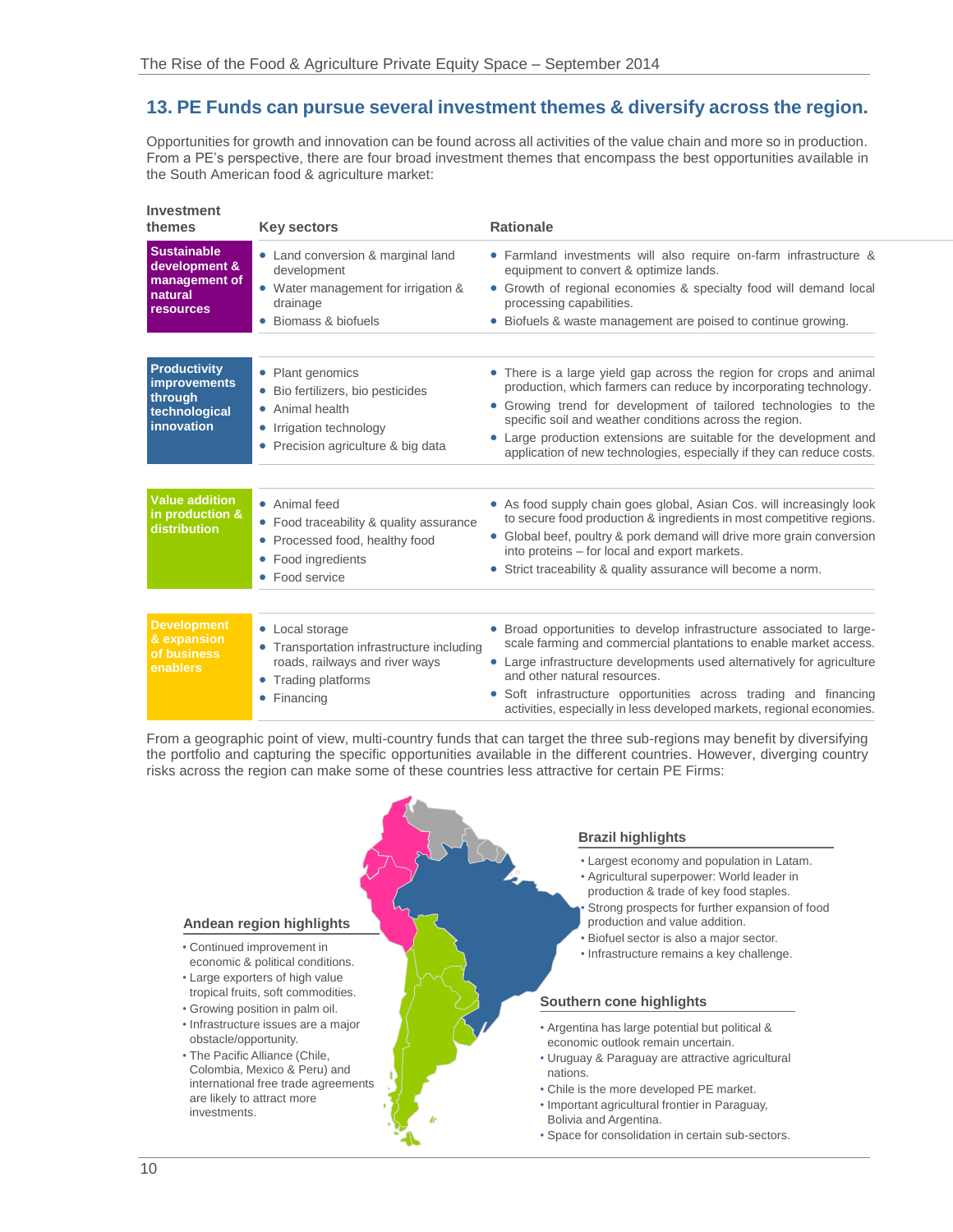# **14. Strategic thoughts for Private Equity Firms**

Based on the experience gained in the South American food & agriculture market and the specific work done in the private equity space, we highlight certain ideas to facilitate a discussion of the opportunities and challenges that private equity Firms face in this growing market.

**Investment strategy: Leverage real asset platform in infrastructure and energy sectors for maximum synergies**

- Food & agriculture assets in the region are intrinsically linked to infrastructure assets and increasingly connected to the energy sector due to i) the expansion of biofuel production through a variety of feedstock, ii) an increasing regional consumption and iii) new export markets for the local biofuel surplus.
- PE Firms that have expertise and visibility across infrastructure and energy assets linked to the F&A value chain can build and capture synergies from agricultural assets.
- By taking a full supply chain approach, including infrastructure and energy related assets, PE Firms may also have the ability to capitalize on parts of the supply chain that may benefit from broader macro trends as well.

#### **Regional scope: Exploit Brazil´s opportunities but expand to Andean region and Southern cone**

- Brazil is possibly 5-10 years ahead of the rest of Latin America in terms of its PE market development.
- Building an investment strategy to target the wider South American region can improve the deal flow as i) Brazil is expected to remain crowded (which might yet drive pricing up and returns down) and ii) the agricultural frontier expansion creates new opportunities elsewhere.
- In doing so, PE Firms can build a larger pool of opportunities in the middle market segment, as there are just not enough businesses for sale at the larger buyout end. This can also influence the fund´s required size.

#### **Deal flow: Build proprietary deal flow in each country with in-house team and local partners**

- One of the challenges for F&A PE funds in South America is that the pool of opportunities is probably still too shallow to sustain all this growing interest, which makes some of these funds to struggle for attractive deal flow.
- To complicate the things further, the geographical extension of Brazil and the other relevant agricultural nations across South America require a good amount of resources to search for and analyze investment opportunities, more often because many of the most attractive deals are far in the countryside.
- In order to build an effective deal flow, it is thus also convenient to leverage selected local relationships who have specific sector expertise and the local knowledge to bring exclusive opportunities along the value chain.

#### **Co-investing: Partner rather compete with the newcomers**

- PE firms are increasingly more willing to co-invest in food & agriculture deals. This happens as Family Offices and institutional investors are demanding more opportunities to co-invest rather than invest in a blind fund.
- This is a positive development, particularly in the South American market, as it i) facilitates reaching the required capital, ii) reduces the pressure on prices and iii) creates an exit strategy through institutional investors.
- In other cases, co-investing is required when another PE fund or advisor sources the deal this is the case specially when dealing with local firms.

#### **Adding value to investments: Pursue organic growth acceleration and consolidation**

- The regional F&A covers multiple type of companies with different sizes and performance.
- Even though there are certainly companies in distressed situations and with potential for operational improvement, we could argue the highest potential for PE Funds is to invest in companies that offer potential for organic growth acceleration and regional consolidation.
- This is particularly the case in all those businesses closely linked to the food production, processing and trading that can be scaled up and/or consolidated as the subjacent production continues to grow.